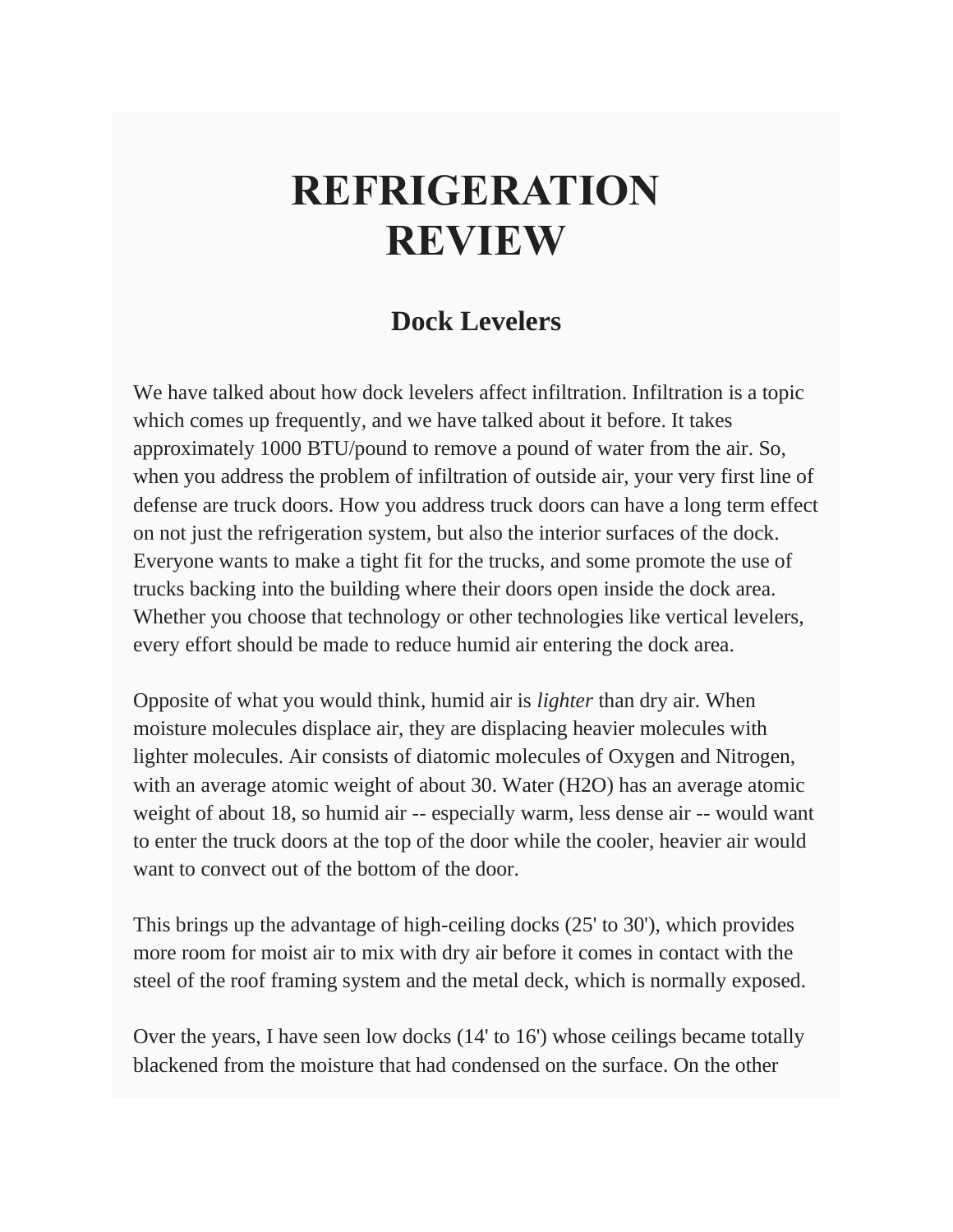hand, I have seen 30' ceilings that are totally void of mold after 30 years of operation. Of course, how the air is moved and treated on the dock makes a difference. We would customarily use reheat to help control the humidity and make an effort to keep infiltrate air above the dew point of the room's interior surfaces.

Back in the days of dock pits, Sysco had a rule of thumb that you had to maintain the dock at 45° or above to keep the dock pit leveler from sweating. Of course, pits are almost impossible to prevent infiltrate air from moving in and letting cold air go out.

It is well to note that the cost to remove moisture on a dock is far more affordable than letting the moisture get to and through the freezer doors. So, word to the wise: Keep infiltration at a minimum coming in the doorways.

The most popular way to keep infiltration to a minimum is to use vertical levelers and doors which are customarily 7'-6" wide by 8'-6" high. When the levelers are in the "up" positions the doors can fit tightly in the recessed area and in addition are then protected from being damaged by materials handling equipment by the vertical levelers.

Below are examples of vertical levelers and tight-fitting dock doors that help with infiltration of outside air.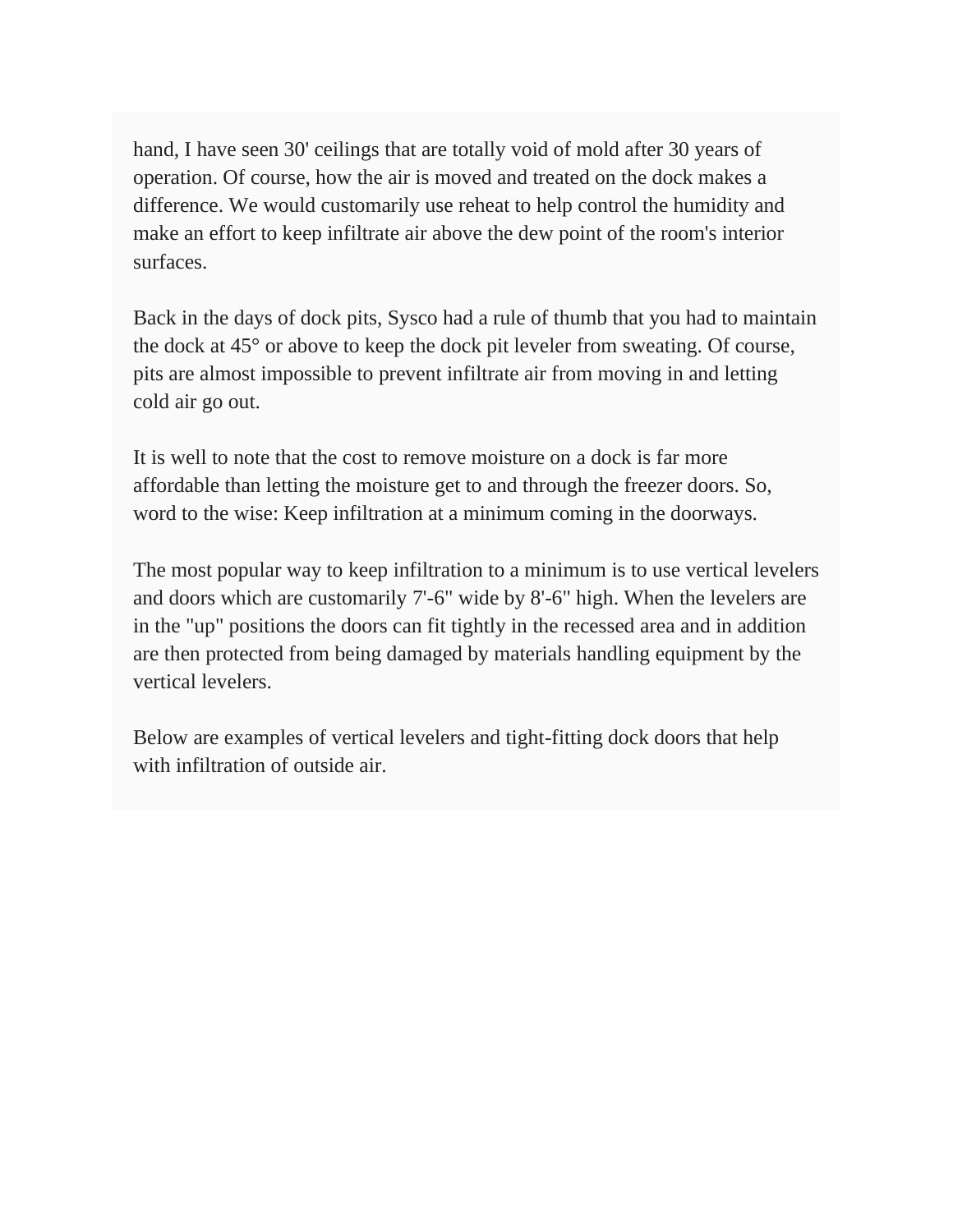